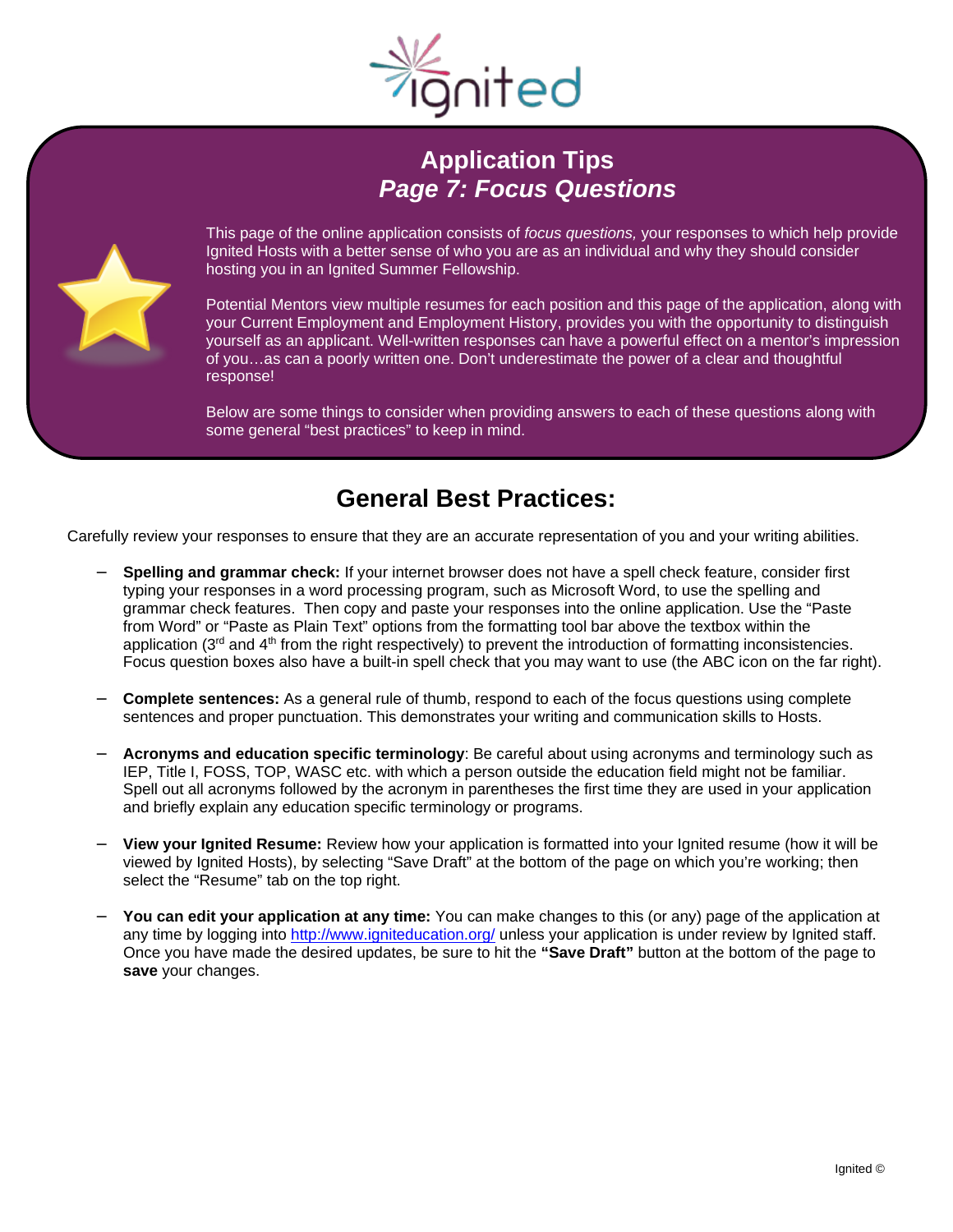# **Focus/Personal Statement Questions Suggestions:**

### **1. What academic, personal, and professional strengths do you believe you will bring to a Fellowship?**

Do not undersell yourself. Highlight skills you've gained through teaching, volunteer experience, other careers, special projects, reform initiatives, partnerships, or clubs that you feel would best transfer to an industry/science research project. Provide examples of how you have used these strengths in the past. All of your strengths and abilities in the classroom apply to an industry position. Describe yourself using action-oriented words (i.e. Create, Lead, Manage, Encourage, Intensify, Author, Bridge, Analyze, etc).

- ÷. Your response to this question gives you the opportunity to summarize and highlight your strengths and share what you can bring to the table, so that potential mentors can learn about your unique experiences .
- Visit Sample Projects (http://www.igniteducation.org/the-experience/projects/) to get a sense of the types of projects that have been offered in the past. Be sure to highlight your skills/experience that would be relevant to these AND other types of projects.
- As a teacher you have MANY strengths that transfer to a Fellowship environment! Listed below are just a few to help you start brainstorming:
	- o Multi-tasking
	- o Planning
	- o Organizing
	- o Communication/Writing
	- o Technology
	- o Ability to learn quickly
	- o Working with a diverse group of people
	- o Flexibility/Ability to adapt your plans on the go
	- o Fluent in another language
- You may want to ask other teachers what your strengths are as they may be able to recognize them t. sooner than you do.
- How have administrators recognized your abilities in evaluations?
- Maybe ask your students why they enjoy your class or your teaching style.
- What kinds of projects are you hoping to work on? What skills do you have for those projects? Be sure to highlight these!
- What do you most want Hosts to remember about you?
- All of your strengths and abilities in the classroom will apply to a Fellowship position. Describe yourself using action-oriented words (i.e. Create, Lead, Manage, Encourage, Intensify, Author, Bridge, Analyze, etc).

#### **SAMPLE RESPONSE**

NOTE: Sample responses are from a successful applicant who graciously agreed to share them with new applicants. Specific names have been removed. *These are for informational purposes only and should NOT be quoted in the application.*

*I have extensive classroom and research experiences that would enable me to successfully complete an industry or research Fellowship. My academic background is quite varied and distinctive. I have taken courses at the graduate and undergraduate levels in the physical, life, and social sciences as well as mathematics. I worked for a number of years in a university-based research facility as a laboratory biologist. In this position, I conducted public and privately sponsored biomedical technology studies in the scientific areas of toxicology and carcinogenesis using a variety of laboratory animals. The strengths gained from this position help me teach students the real world skills that are necessary for being a scientist. I have used my past academic training and personal interests to create and adapt an entirely new curriculum for a high school, senior-level capstone science course in forensic science. As a high school biology teacher who was unsatisfied with the traditional science fair model for students, I modified and modernized the science fair experimentation guidelines for high school students into an alternative science fair semester project focusing entirely on informal education in Chicago. As part of my professional development plan, I created two original, comprehensive high school science modules that were implemented in both formal and informal education settings for the Museum of Natural History. I am a dependable, hard-working self-starter with great attention to detail.*